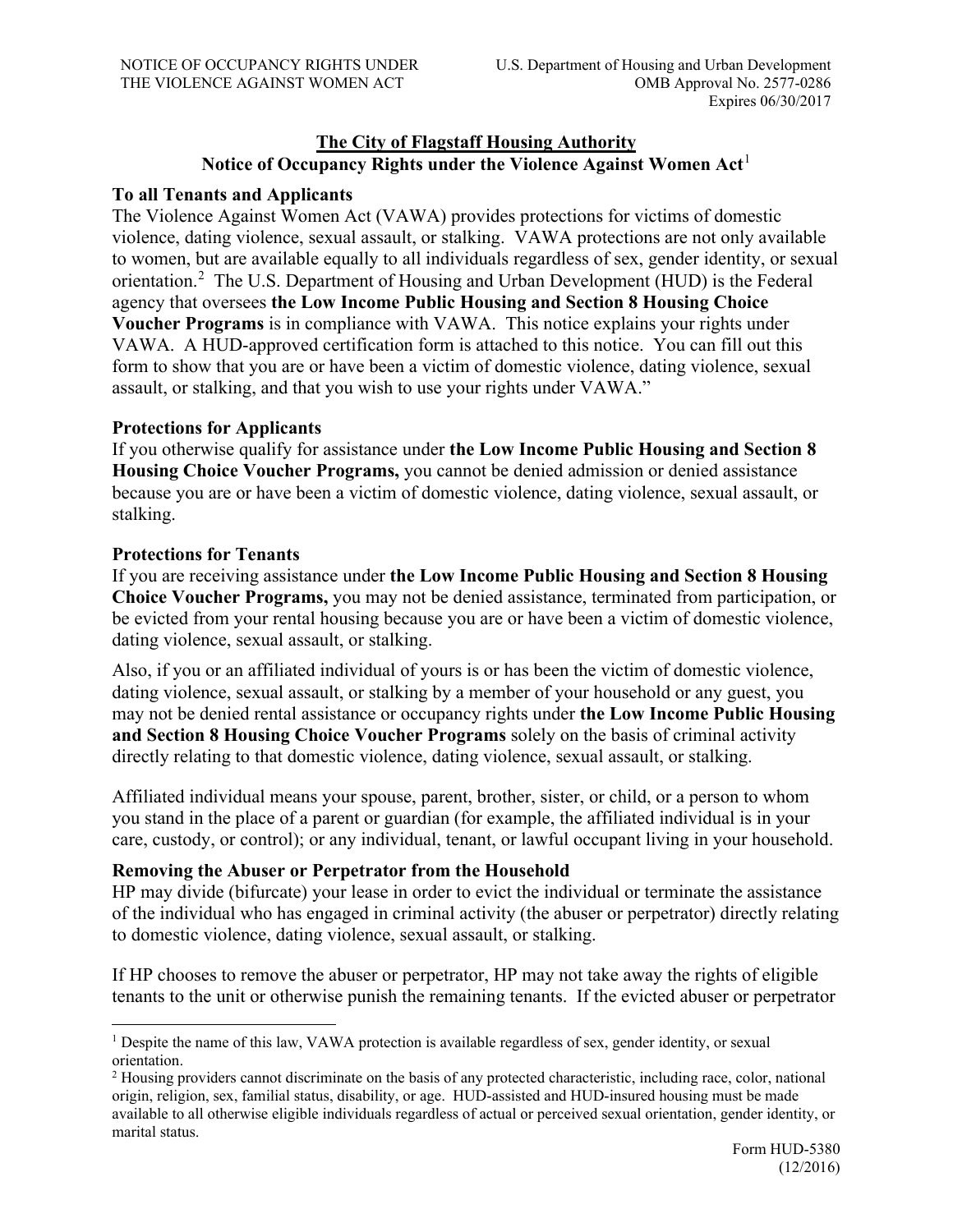was the sole tenant to have established eligibility for assistance under the program, HP must allow the tenant who is or has been a victim and other household members to remain in the unit for a period of time, in order to establish eligibility under the program or under another HUD housing program covered by VAWA, or, find alternative housing.

In removing the abuser or perpetrator from the household, HP must follow Federal, State, and local eviction procedures. In order to divide a lease, HP may, but is not required to, ask you for documentation or certification of the incidences of domestic violence, dating violence, sexual assault, or stalking.

#### **Moving to Another Unit**

Upon your request, HP may permit you to move to another unit, subject to the availability of other units, and still keep your assistance. In order to approve a request, HP may ask you to provide documentation that you are requesting to move because of an incidence of domestic violence, dating violence, sexual assault, or stalking. If the request is a request for emergency transfer, the housing provider may ask you to submit a written request or fill out a form where you certify that you meet the criteria for an emergency transfer under VAWA. The criteria are:

**(1) You are a victim of domestic violence, dating violence, sexual assault, or stalking.** If your housing provider does not already have documentation that you are a victim of domestic violence, dating violence, sexual assault, or stalking, your housing provider may ask you for such documentation, as described in the documentation section below.

**(2) You expressly request the emergency transfer.** Your housing provider may choose to require that you submit a form, or may accept another written or oral request.

**(3) You reasonably believe you are threatened with imminent harm from further violence if you remain in your current unit.** This means you have a reason to fear that if you do not receive a transfer you would suffer violence in the very near future.

#### **OR**

**You are a victim of sexual assault and the assault occurred on the premises during the 90-calendar-day period before you request a transfer.** If you are a victim of sexual assault, then in addition to qualifying for an emergency transfer because you reasonably believe you are threatened with imminent harm from further violence if you remain in your unit, you may qualify for an emergency transfer if the sexual assault occurred on the premises of the property from which you are seeking your transfer, and that assault happened within the 90-calendar-day period before you expressly request the transfer.

HP will keep confidential requests for emergency transfers by victims of domestic violence, dating violence, sexual assault, or stalking, and the location of any move by such victims and their families.

HP's emergency transfer plan provides further information on emergency transfers, and HP must make a copy of its emergency transfer plan available to you if you ask to see it.

### **Documenting You Are or Have Been a Victim of Domestic Violence, Dating Violence, Sexual Assault or Stalking**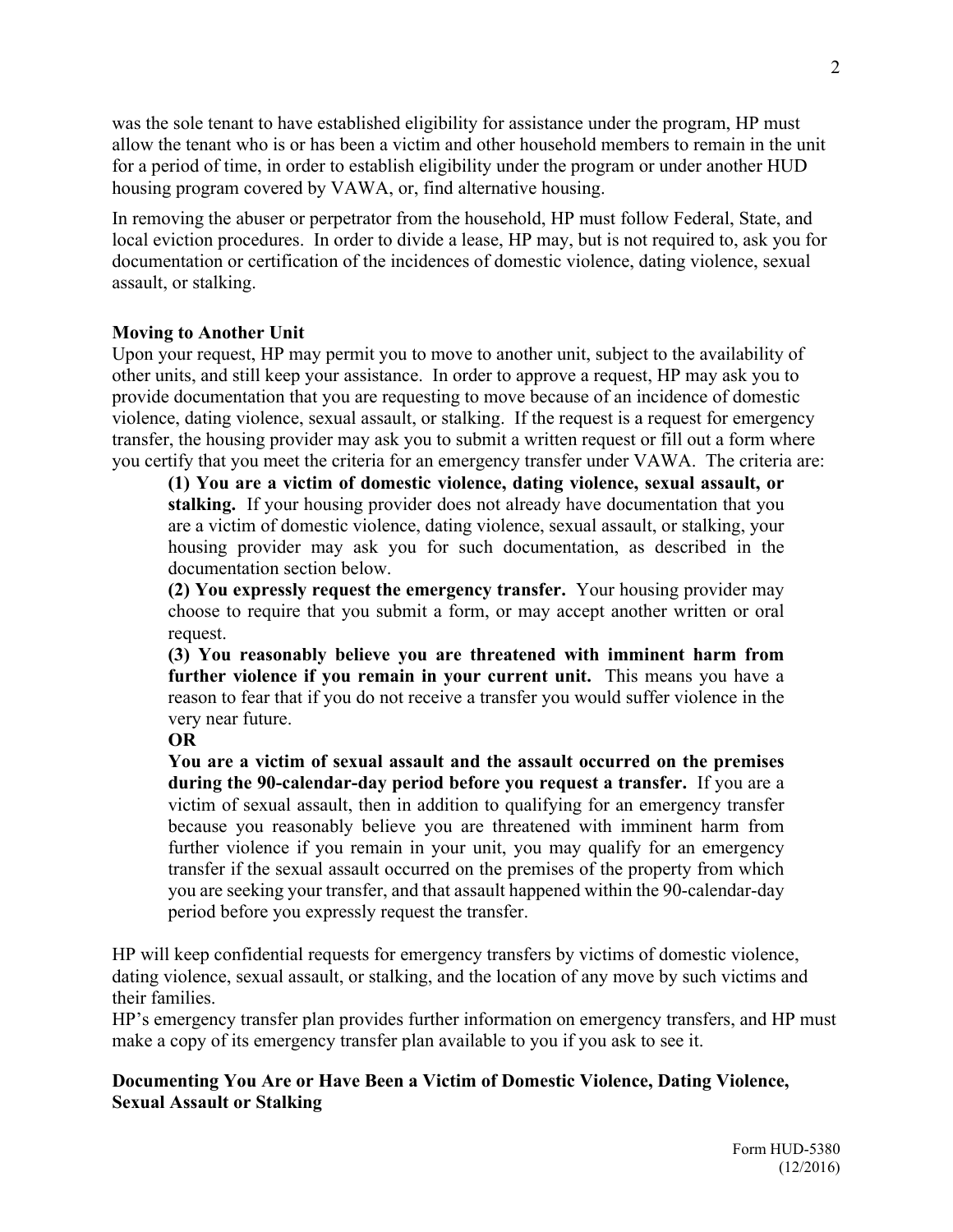HP can, but is not required to, ask you to provide documentation to "certify" that you are or have been a victim of domestic violence, dating violence, sexual assault, or stalking. Such request from HP must be in writing, and HP must give you at least 14 business days (Saturdays, Sundays, and Federal holidays do not count) from the day you receive the request to provide the documentation. HP may, but does not have to, extend the deadline for the submission of documentation upon your request.

You can provide one of the following to HP as documentation. It is your choice which of the following to submit if HP asks you to provide documentation that you are or have been a victim of domestic violence, dating violence, sexual assault, or stalking.

- A complete HUD-approved certification form given to you by HP with this notice, that documents an incident of domestic violence, dating violence, sexual assault, or stalking. The form will ask for your name, the date, time, and location of the incident of domestic violence, dating violence, sexual assault, or stalking, and a description of the incident. The certification form provides for including the name of the abuser or perpetrator if the name of the abuser or perpetrator is known and is safe to provide.
- A record of a Federal, State, tribal, territorial, or local law enforcement agency, court, or administrative agency that documents the incident of domestic violence, dating violence, sexual assault, or stalking. Examples of such records include police reports, protective orders, and restraining orders, among others.
- A statement, which you must sign, along with the signature of an employee, agent, or volunteer of a victim service provider, an attorney, a medical professional or a mental health professional (collectively, "professional") from whom you sought assistance in addressing domestic violence, dating violence, sexual assault, or stalking, or the effects of abuse, and with the professional selected by you attesting under penalty of perjury that he or she believes that the incident or incidents of domestic violence, dating violence, sexual assault, or stalking are grounds for protection.
- Any other statement or evidence that HP has agreed to accept.

If you fail or refuse to provide one of these documents within the 14 business days, HP does not have to provide you with the protections contained in this notice.

If HP receives conflicting evidence that an incident of domestic violence, dating violence, sexual assault, or stalking has been committed (such as certification forms from two or more members of a household each claiming to be a victim and naming one or more of the other petitioning household members as the abuser or perpetrator), HP has the right to request that you provide third-party documentation within thirty 30 calendar days in order to resolve the conflict. If you fail or refuse to provide third-party documentation where there is conflicting evidence, HP does not have to provide you with the protections contained in this notice.

### **Confidentiality**

HP must keep confidential any information you provide related to the exercise of your rights under VAWA, including the fact that you are exercising your rights under VAWA.

HP must not allow any individual administering assistance or other services on behalf of HP (for example, employees and contractors) to have access to confidential information unless for reasons that specifically call for these individuals to have access to this information under applicable Federal, State, or local law.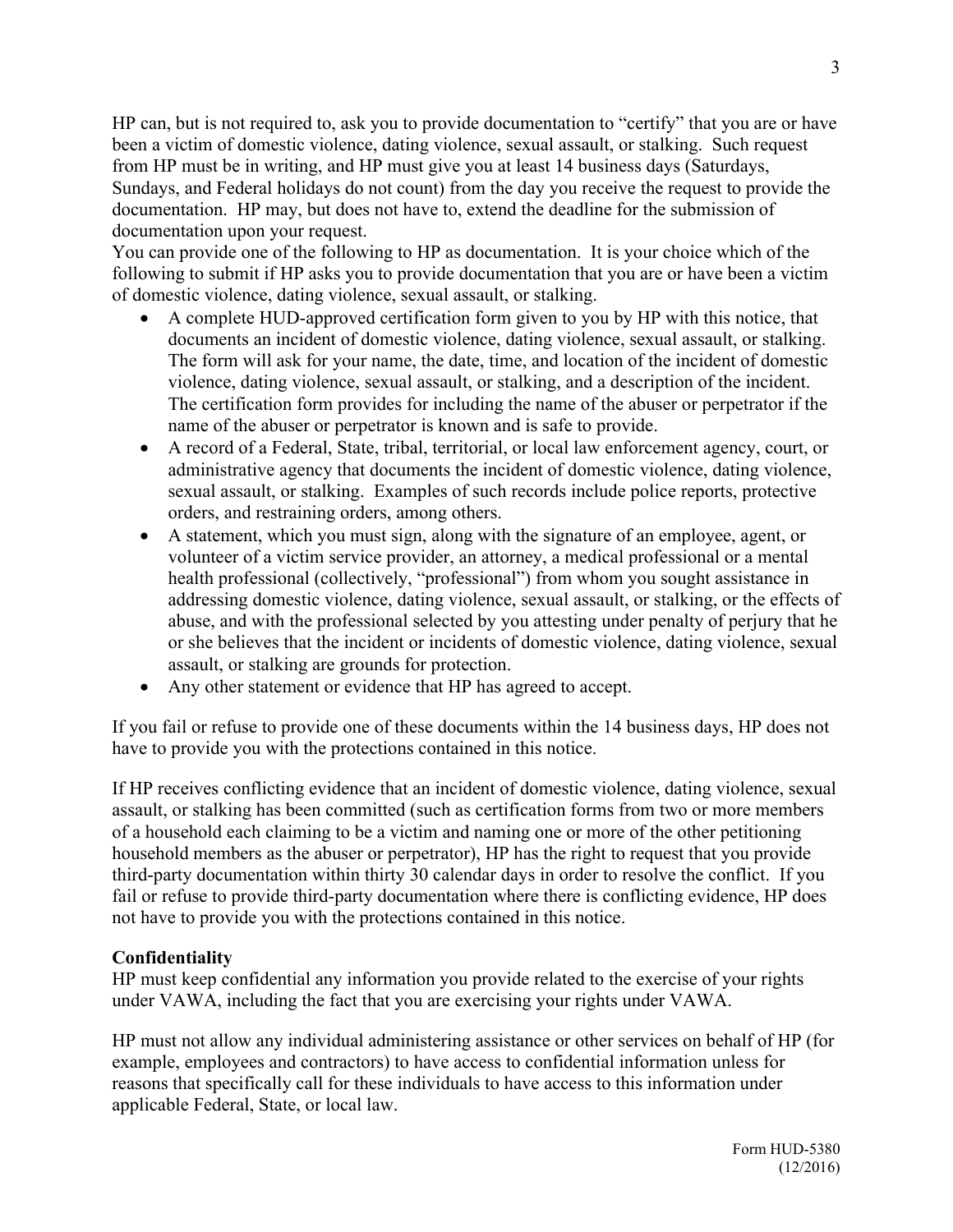HP must not enter your information into any shared database or disclose your information to any other entity or individual. HP, however, may disclose the information provided if:

- You give written permission to HP to release the information on a time limited basis.
- HP needs to use the information in an eviction or termination proceeding, such as to evict your abuser or perpetrator or terminate your abuser or perpetrator from assistance under this program.
- A law requires HP or your landlord to release the information.

VAWA does not limit HP's duty to honor court orders about access to or control of the property. This includes orders issued to protect a victim and orders dividing property among household members in cases where a family breaks up.

## **Reasons a Tenant Eligible for Occupancy Rights under VAWA May Be Evicted or Assistance May Be Terminated**

You can be evicted and your assistance can be terminated for serious or repeated lease violations that are not related to domestic violence, dating violence, sexual assault, or stalking committed against you. However, HP cannot hold tenants who have been victims of domestic violence, dating violence, sexual assault, or stalking to a more demanding set of rules than it applies to tenants who have not been victims of domestic violence, dating violence, sexual assault, or stalking.

The protections described in this notice might not apply, and you could be evicted and your assistance terminated, if HP can demonstrate that not evicting you or terminating your assistance would present a real physical danger that:

1) Would occur within an immediate time frame, and

2) Could result in death or serious bodily harm to other tenants or those who work on the property.

If HP can demonstrate the above, HP should only terminate your assistance or evict you if there are no other actions that could be taken to reduce or eliminate the threat.

# **Other Laws**

VAWA does not replace any Federal, State, or local law that provides greater protection for victims of domestic violence, dating violence, sexual assault, or stalking. You may be entitled to additional housing protections for victims of domestic violence, dating violence, sexual assault, or stalking under other Federal laws, as well as under State and local laws.

# **Non-Compliance with The Requirements of This Notice**

You may report a covered housing provider's violations of these rights and seek additional assistance, if needed, by contacting or filing a complaint with **the Phoenix HUD Office, 1 N Central Ave, Suite 600, Phoenix, AZ, (602)379-7100**.

# **For Additional Information**

You may view a copy of HUD's final VAWA rule at [https://www.hud.gov/sites/documents/PIH-](https://www.hud.gov/sites/documents/PIH-2017-08VAWRA2013.PDF)[2017-08VAWRA2013.PDF.](https://www.hud.gov/sites/documents/PIH-2017-08VAWRA2013.PDF) Additionally, HP must make a copy of HUD's VAWA regulations available to you if you ask to see them.

For questions regarding VAWA, please contact **Kurt Aldinger at 928-213-2736 or kaldinger@flagstaffaz.gov.**

For help regarding an abusive relationship, you may call the National Domestic Violence Hotline at 1-800-799-7233 or, for persons with hearing impairments, 1-800-787-3224 (TTY). You may also contact **Northland Family Help Center, (928)527-1700**.